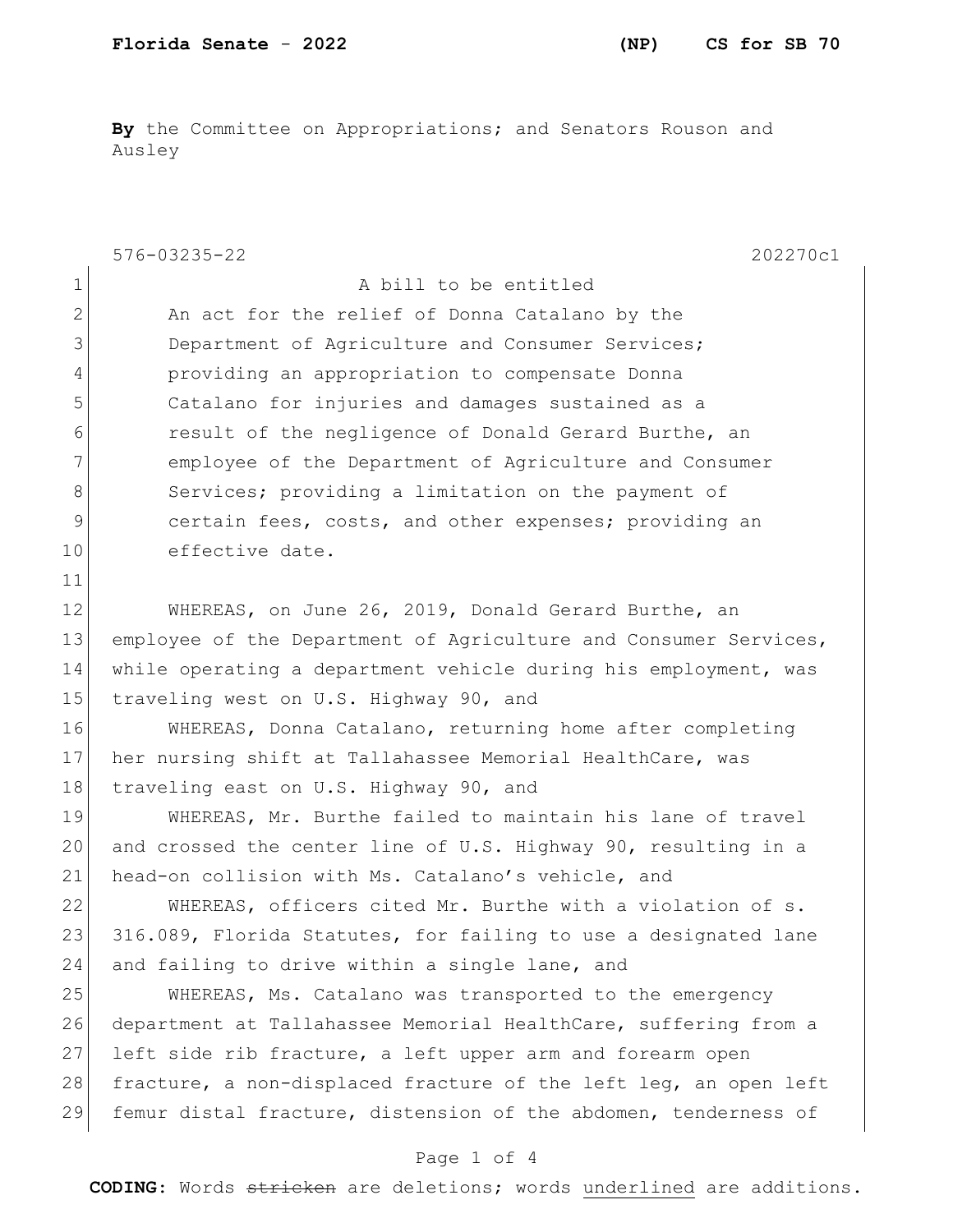576-03235-22 202270c1 30 the left ribs, and abrasions to the left side of her face, and 31 WHEREAS, during the next four days, Ms. Catalano underwent 32 six surgeries to repair the various injuries suffered as a 33 result of the vehicular accident caused by Mr. Burthe, and 34 WHEREAS, on July 5, 2019, Ms. Catalano was transferred to 35 the Tallahassee Memorial HealthCare Rehabilitation Center by 36 ambulance to begin physical therapy for her injuries, staying 37 there for approximately 3 months until she was discharged in 38 September 2019 to continue physical therapy at home, and 39 WHEREAS, Ms. Catalano now suffers from chronic pain; mental 40 anguish, stress, and anxiety; stiff, aching knees that require 41 her to walk with a cane; an inability to straighten or lift her 42 right arm; and incontinence, and 43 WHEREAS, Ms. Catalano can no longer perform traditional 44 nursing duties as a result of these injuries, and 45 WHEREAS, Mr. Burthe, as an employee of the Department of 46 Agriculture and Consumer Services, acting within the scope of 47 his employment, owed a duty to Ms. Catalano to conduct himself 48 in a reasonable manner and exercise reasonable care, but 49 breached that duty by driving carelessly, and 50 WHEREAS, on July 10, 2020, Ms. Catalano filed a lawsuit 51 against the Department of Agriculture and Consumer Services to 52 recover damages as a result of the negligent conduct of the 53 department's employee, Mr. Burthe, and 54 WHEREAS, on July 15, 2021, the Department of Agriculture 55 and Consumer Services and Ms. Catalano reached a settlement 56 agreement for \$3,375,000, of which \$200,000 was paid by the 57 Division of Risk Management, and 58 WHEREAS, the Department of Agriculture and Consumer

## Page 2 of 4

**CODING**: Words stricken are deletions; words underlined are additions.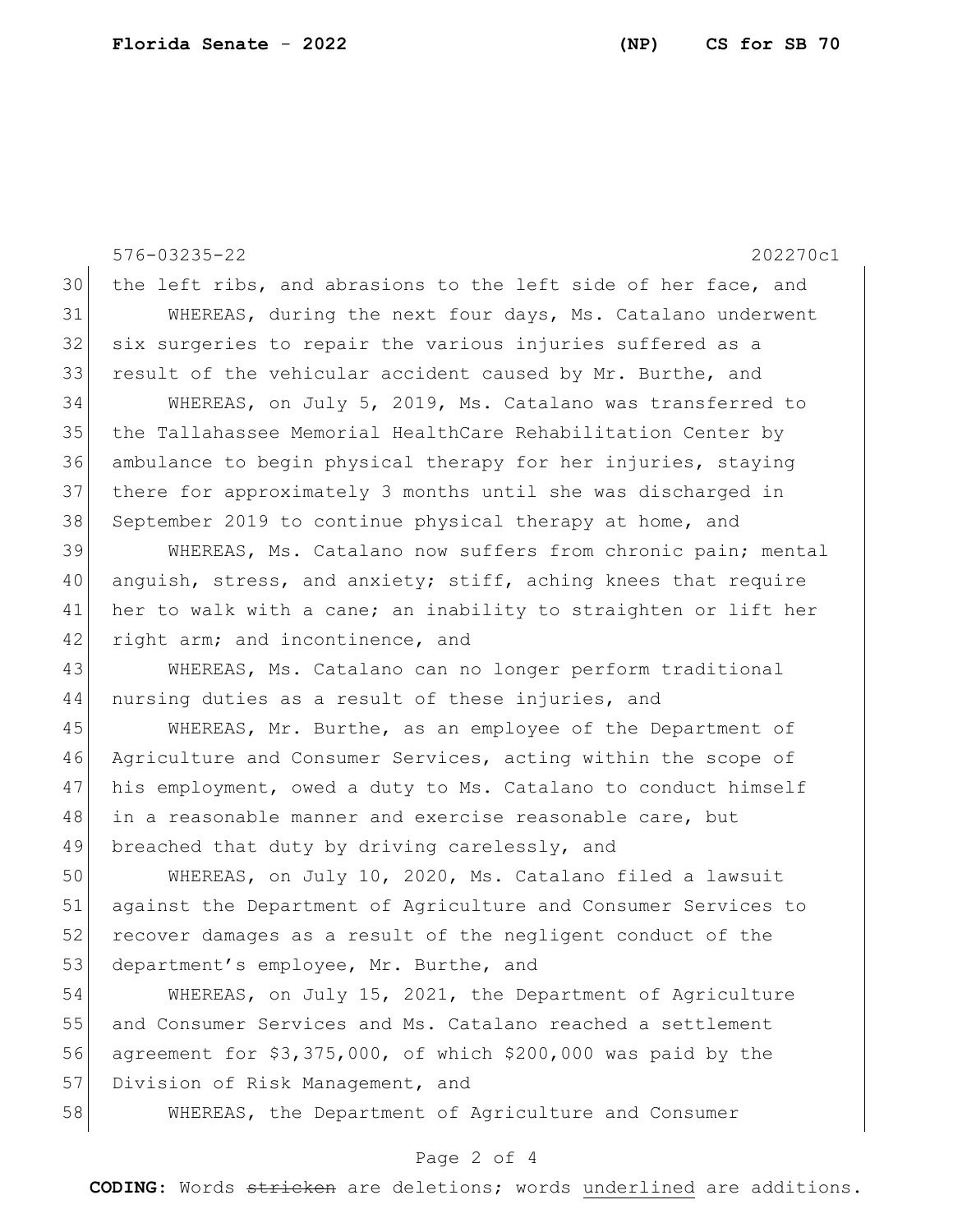|    | 576-03235-22<br>202270c1                                         |
|----|------------------------------------------------------------------|
| 59 | Services supports Ms. Catalano's efforts to seek the remainder   |
| 60 | of the agreed-upon compensation, and                             |
| 61 | WHEREAS, due to the limits of s. 768.28, Florida Statutes,       |
| 62 | at the time of the incident, Ms. Catalano has collected only     |
| 63 | \$200,000 of her settlement agreement with the Department of     |
| 64 | Agriculture and Consumer Services, and the remainder may be      |
| 65 | recovered only through a claim bill approved by the Legislature, |
| 66 | NOW, THEREFORE,                                                  |
| 67 |                                                                  |
| 68 | Be It Enacted by the Legislature of the State of Florida:        |
| 69 |                                                                  |
| 70 | Section 1. The facts stated in the preamble to this act are      |
| 71 | found and declared to be true.                                   |
| 72 | Section 2. The sum of \$3,175,000 is appropriated from the       |
| 73 | General Inspection Trust Fund to the Department of Agriculture   |
| 74 | and Consumer Services for the relief of Donna Catalano for       |
| 75 | injuries and damages sustained.                                  |
| 76 | Section 3. The Chief Financial Officer is directed to draw       |
| 77 | a warrant in favor of Donna Catalano in the sum of \$3,175,000   |
| 78 | upon funds of the Department of Agriculture and Consumer         |
| 79 | Services in the State Treasury and to pay the same out of such   |
| 80 | funds in the State Treasury.                                     |
| 81 | Section 4. The amount paid by the Department of Agriculture      |
| 82 | and Consumer Services pursuant to s. 768.28, Florida Statutes,   |
| 83 | and the amount awarded under this act are intended to provide    |
| 84 | the sole compensation for all present and future claims arising  |
| 85 | out of the factual situation described in this act which         |
| 86 | resulted in injuries and damages to Donna Catalano. The total    |
| 87 | amount paid for attorney fees relating to this claim may not     |

## Page 3 of 4

**CODING**: Words stricken are deletions; words underlined are additions.